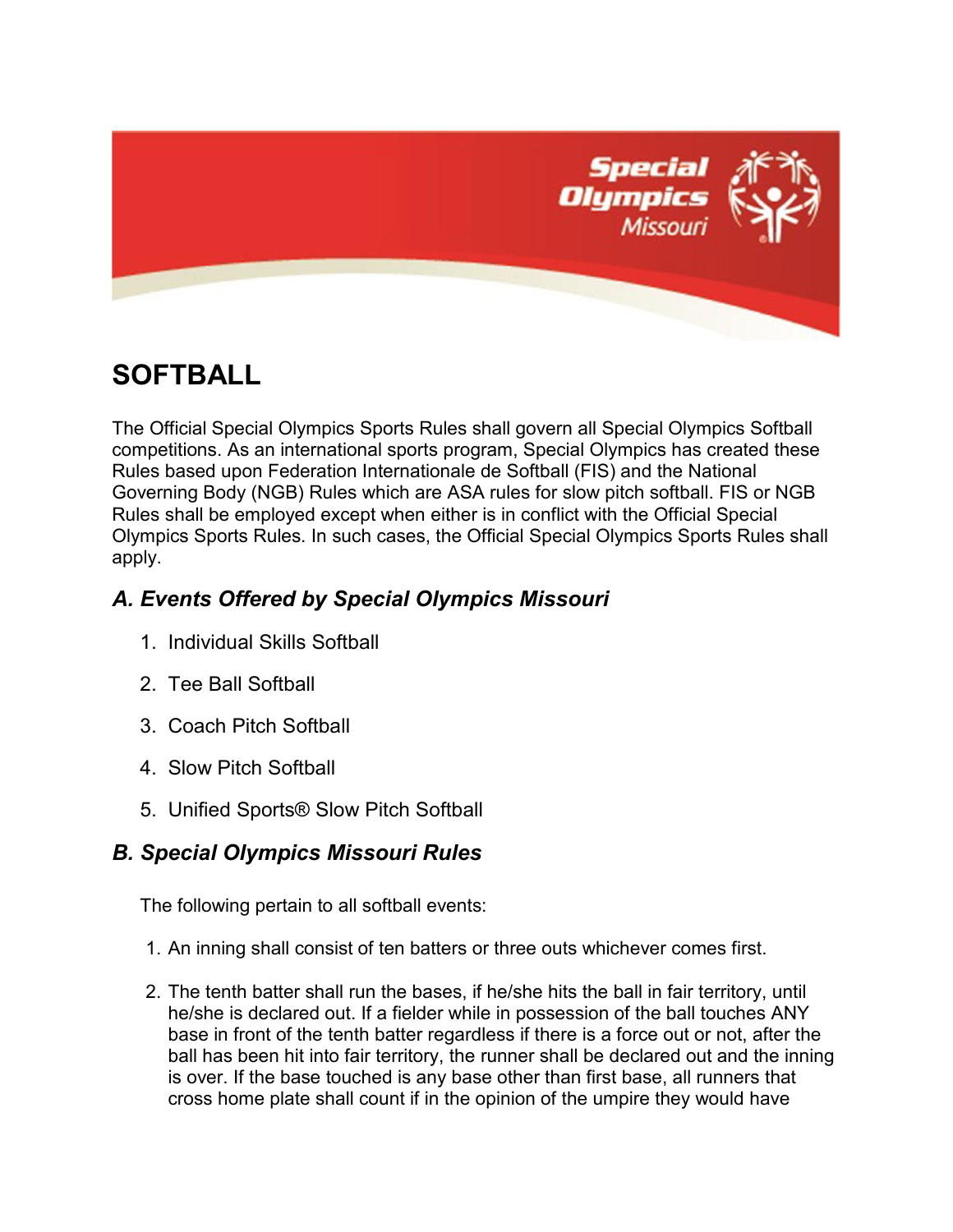scored before the out occurred. If the fielders fail to touch any base in front of the tenth batter then runner may only be declared out if tagged with the ball.

- 3. A team may start a game with 8 or 9 players and may add up to 10 players but only at the end of a complete inning. If a team starts the game with 11 players **(use an extra player, "EP" see ASA rule)** they must finish with 11 players. If you start with 10 players, however you may end with 8 players.
- 4. If a team only has 8 or 9 players they may only bat 8 or 9 players in an inning.
- 5. There will be **NO** Unified Sports® Tee Ball. Coach Pitch will be the first division that Unified Sports® will be offered in and **ONLY** in the Junior Division.
- 6. SOMO will use the Softball Skills Assessment Form (modified by SMAC) to assess and division teams prior to Regional.

7. SOMO will use colored softballs (either orange/yellow) at ALL levels for competition and encourages coaches to use them at practices, as well.

8. Safety home plate rule:

Shall be placed in foul territory, eight feet from the back tip of home plate on an line extended from first base. A line shall be drawn from third base to the safety home plate.

1. Defensive players can only touch home plate and runners can only touch the safety home plate.

2. Runners must touch the second home plate located adjacent to the righthanded batter's box in order to be safe at home.

3. Runners tagged by a defensive player will not be out.

4. Should a defensive player touch the second home plate and still touch the original home plate before the runner reaches the second home plate, the runner would be out.

5. If the runner touches the original home plate, the runner will be out and the ball will remain live

6. Once a runner passes the commitment line (20 foot marking), from a second home plate, the runner cannot return to third base.

Effect: The runner will be called out if the runner returns, and the ball remains live.

7. If the runner has passed the commitment line, 20 foot marking, and continues to run on the original foul line, and interferes with the fielder taking a throw at, or in contact with the original home plate: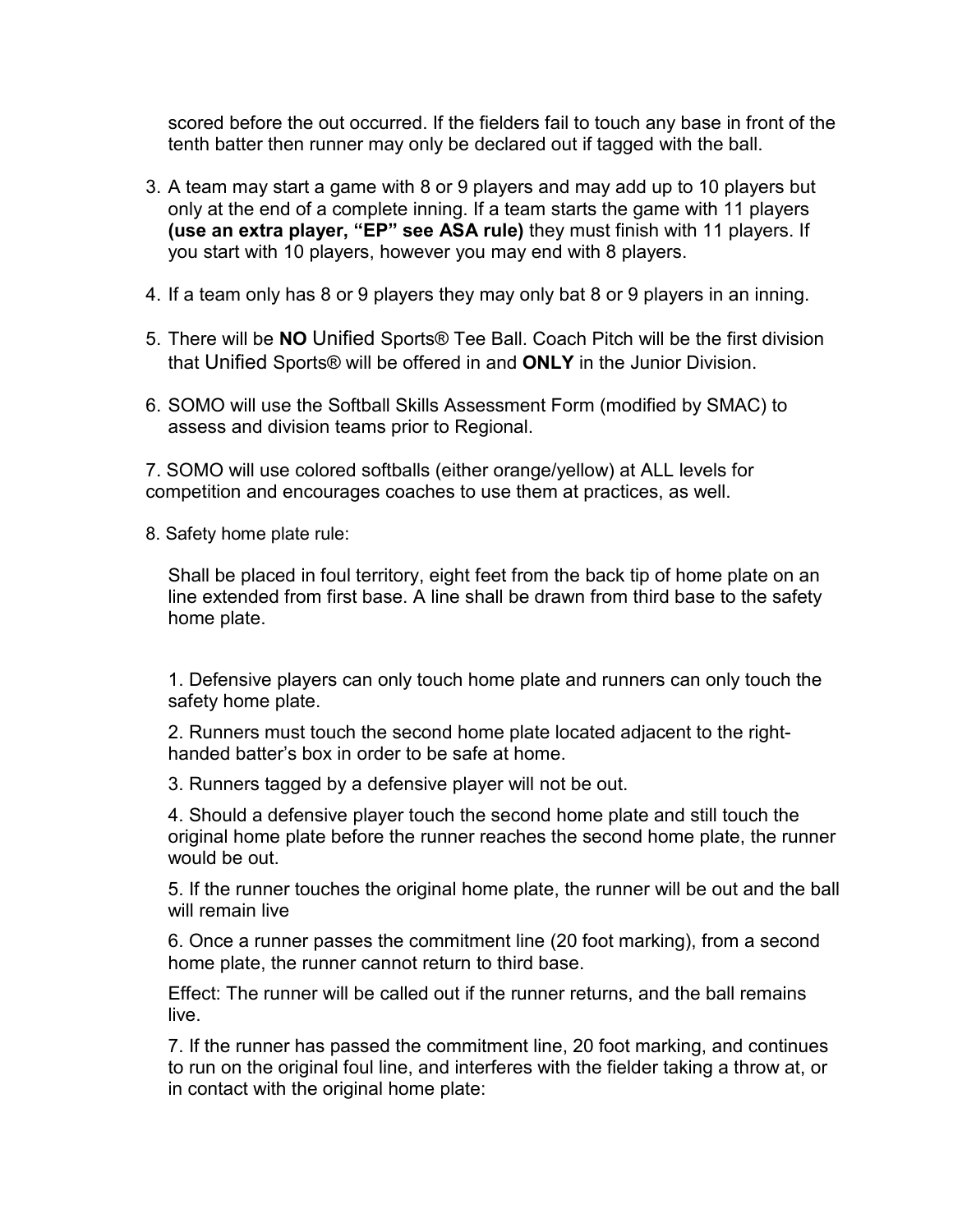20 foot line

Effect: A dead ball should be declared and the runner is out.

### *C. The following pertain to Tee Ball Rules:*

- 1. The batting line-up may consist of all the players on the roster or only 10 batters at the discretion of the coach; however only 10 batters may bat in an inning.
- 2. Each team may substitute freely when they are on defense (in the field).
- 3. The ball may not be fielded by anyone unless it travels a minimum of 45 ft. Any attempt by the pitcher to get out of his circle and field the ball shall make the ball live. The batter may run to first and all runners may advance at their own risk. The batter may be put out at first base or tagged out before reaching first base.
- 4. SOMO will use a Restricted Injury Factor (RIF) 12 –inch ball for T-Ball.
- 5. The base distance for Tee-Ball Softball shall be 60 feet.

## *D. The following pertain to Coach Pitch Rules:*

- 1. Each team will begin the game with Special Olympics athletes in designated defensive positions (**you may still play with an EP see ASA rule**).
- 2. The Special Olympics athlete who is the designated pitcher will be positioned on the field **in the pitchers area (located behind the regulation pitching rubber)**. The designated pitcher cannot leave the pitcher's area until after the ball has been hit. Pitcher may then field or make an attempt to field any live ball.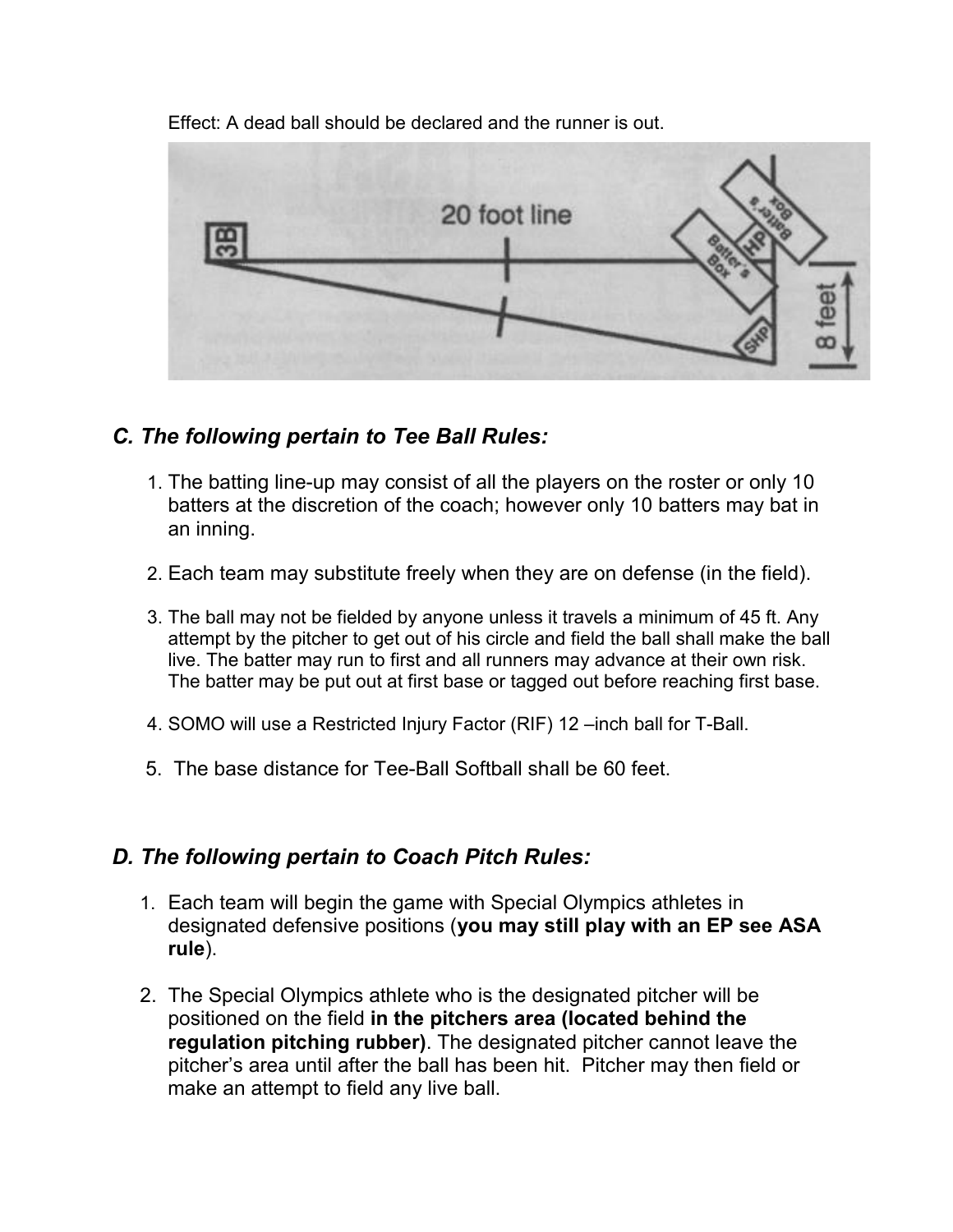- 3. Each batter will be afforded the same opportunity to hit a pitched ball. Each batter will have **up to five (5) pitches to get a hit or strike out on three swings.** If a batter has a count with two strikes and less than 5 pitches fouls the pitch off it will be considered an out and the batter will not receive the additional pitches. **No batter will be allowed to walk.**
- 4. The **coach** of the offensive (batting) team **will pitch** to their own team. If the coach is unable to pitch then the Games Rules Committee will choose a neutral pitcher. The neutral pitcher may pitch to one or both teams.
- 5. The **coach or neutral pitcher cannot field** or make an attempt to field any live ball. Any attempt to field a live ball will be ruled interference and the batter will be given another attempt to hit the ball. If a ball hits the coach-pitcher, the ball will be declared a dead ball, runners may advance one base, and the batter will be allowed to go to first base.
- 6. The **coach or neutral pitcher will not be allowed to move closer than eighteen 18 feet** to pitch to the batter. Whenever possible the pitcher should be at regulation pitching rubber in order to teach the skills of the game.
- 7. The **coach of the defensive team** will be allowed to stand **ten 10 feet behind second base** to coach their team while they are in the field. Defensive coaches may also stand outside the foul lines (first base and third base).
- 8. The batting line-up may consist of all the players on the roster or only 10 batters at the discretion of the coach.
- 9. Each team may substitute freely when they are on defense (in the field).
- 10. The base distance for Coach-Pitch Softball shall be 60 feet.
- 11. SOMO will use a Restricted Injury Factor (RIF) 12 –inch ball for Coach-Pitch.

#### *E. The following pertain to Unified Sports® Slow Pitch Softball:*

- 1. The roster **must** consist of at least 50% athletes always.
- 2. All games will be played using Co-ed Rules.